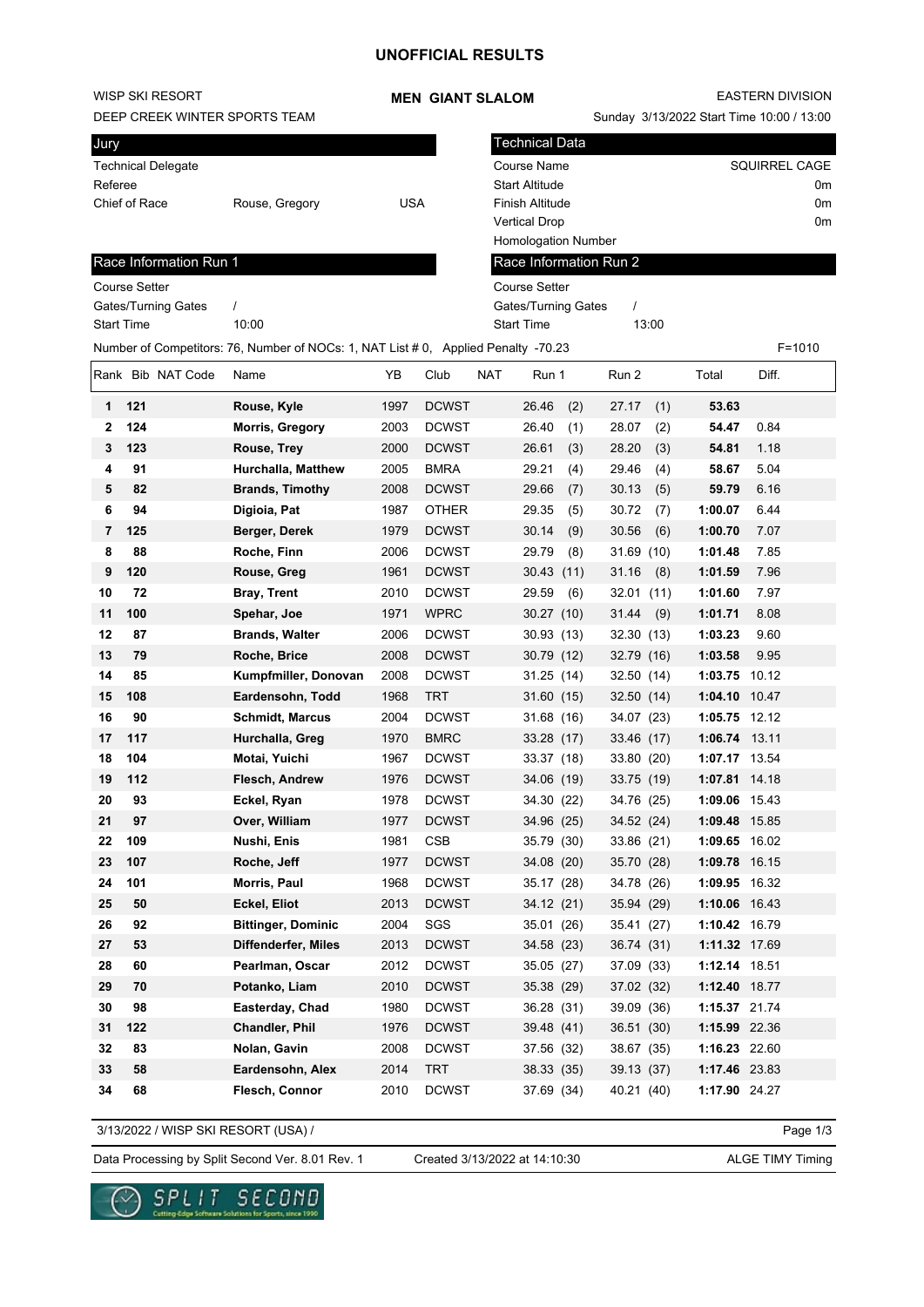## **UNOFFICIAL RESULTS**

### DEEP CREEK WINTER SPORTS TEAM WISP SKI RESORT

### **MEN GIANT SLALOM**

EASTERN DIVISION

| Rank | <b>Bib NAT Code</b> | Name                  | YB   | Club         | <b>NAT</b> | Run 1      | Run 2        | Total          | Diff. |
|------|---------------------|-----------------------|------|--------------|------------|------------|--------------|----------------|-------|
| 35   | 115                 | Lippuner, Werner      | 1965 | <b>DCWST</b> |            | 38.51 (36) | 39.76 (39)   | 1:18.27 24.64  |       |
| 36   | 111                 | <b>Schmidt, Klaus</b> | 1965 | <b>DCWST</b> |            | 37.57 (33) | 40.95 (41)   | 1:18.52        | 24.89 |
| 37   | 99                  | <b>Edwards, David</b> | 1978 | <b>DCWST</b> |            | 38.84 (38) | 41.22 (42)   | 1:20.06 26.43  |       |
| 38   | 96                  | Bray, Thomas          | 1977 | <b>DCWST</b> |            | 38.61 (37) | 41.55 (43)   | 1:20.16 26.53  |       |
| 39   | 76                  | Over. William         | 2011 | <b>DCWST</b> |            | 39.10(39)  | 43.07 (45)   | 1:22.17 28.54  |       |
| 40   | 119                 | Guidera, James        | 1983 | <b>DCWST</b> |            | 40.82 (44) | 42.52 (44)   | 1:23.34 29.71  |       |
| 41   | 56                  | O'Neill, Liam         | 2013 | <b>DCWST</b> |            | 41.05 (45) | 43.55 (46)   | 1:24.60 30.97  |       |
| 42   | 55                  | Perfetti, Giorgio     | 2013 | <b>DCWST</b> |            | 40.70 (43) | 44.81 (48)   | 1:25.51 31.88  |       |
| 43   | 51                  | Braun, Vale           | 2014 | <b>DCWST</b> |            | 41.83 (48) | 44.38 (47)   | 1:26.21        | 32.58 |
| 44   | 113                 | O'Donnell, Ted        | 1968 | <b>DCWST</b> |            | 41.29 (46) | 45.20 (49)   | 1:26.49 32.86  |       |
| 45   | 110                 | Nolan, Nils           | 1969 | <b>DCWST</b> |            | 41.97 (49) | 45.34 (50)   | 1:27.31 33.68  |       |
| 46   | 64                  | Desjardins, Bowden    | 2013 | <b>DCWST</b> |            | 41.65 (47) | 49.83 (54)   | 1:31.48 37.85  |       |
| 47   | 105                 | Gander, James         | 1952 | <b>DCWST</b> |            | 44.20 (51) | 47.39 (51)   | 1:31.59 37.96  |       |
| 48   | 103                 | Hampton, Matt         | 1976 | <b>DCWST</b> |            | 43.75 (50) | 49.49 (53)   | 1:33.24 39.61  |       |
| 49   | 59                  | Pearlman, Ben         | 2014 | <b>DCWST</b> |            | 44.79 (52) | 49.89 (55)   | 1:34.68 41.05  |       |
| 50   | 69                  | Deming, Landon        | 2011 | <b>DCWST</b> |            | 47.30 (54) | 50.92 (57)   | 1:38.22 44.59  |       |
| 51   | 116                 | Dobis, Brian          | 1981 | <b>DCWST</b> |            | 47.86 (55) | 50.56 (56)   | 1:38.42 44.79  |       |
| 52   | 52                  | Olsavsky, Parker      | 2014 | <b>DCWST</b> |            | 53.50 (57) | 1:03.86(58)  | 1:57.361:03.73 |       |
| 53   | 61                  | Lucas, Theodore       | 2014 | <b>DCWST</b> |            | 57.49 (58) | 1:21.78 (59) | 2:19.271:25.64 |       |

#### **NOT PERMITTED TO START 1st RUN**

|                                     | DID NOT START 1st RUN: 11 competitors            |      |                               |            |        |                         |
|-------------------------------------|--------------------------------------------------|------|-------------------------------|------------|--------|-------------------------|
| 106                                 | Hurchalla, Charlie                               | 2003 | <b>BMRA</b>                   |            |        |                         |
| 102                                 | Hilbert, John                                    | 1970 | <b>DCWST</b>                  |            |        |                         |
| 89                                  | Lynch, Adam                                      | 2007 | <b>DCWST</b>                  |            |        |                         |
| 86                                  | Santos, Angelo                                   | 2007 | <b>DCWST</b>                  |            |        |                         |
| 80                                  | Akers, Bobby                                     | 2008 | <b>DCWST</b>                  |            |        |                         |
| 77                                  | Kwok, Ethan                                      | 2008 | <b>DCWST</b>                  |            |        |                         |
| 66                                  | <b>Platt, Domenic</b>                            | 2011 | <b>DCWST</b>                  |            |        |                         |
| 63                                  | Desjardins, Mack                                 | 2014 | <b>DCWST</b>                  |            |        |                         |
| 62                                  | <b>Butcher, Arthur</b>                           | 2013 | <b>DCWST</b>                  |            |        |                         |
| 57                                  | Perfetti, Giorgio                                | 2013 | <b>DCWST</b>                  |            |        |                         |
| 54                                  | Norrington, Robin                                | 2013 | <b>DCWST</b>                  |            |        |                         |
|                                     |                                                  |      |                               |            |        |                         |
|                                     | DID NOT FINISH 1st RUN: 6 competitors            |      |                               |            |        |                         |
| 84                                  | Hilbert-Graham, Warren                           | 2009 | <b>DCWST</b>                  |            |        |                         |
| 81                                  | Hampton, Cooper                                  | 2008 | <b>DCWST</b>                  | 37.20 (34) |        |                         |
| 78                                  | <b>Desjardins, Chase</b>                         | 2009 | <b>DCWST</b>                  | 32.24 (12) |        |                         |
| 74                                  | Bray, Troy                                       | 2011 | <b>DCWST</b>                  | 39.19 (38) |        |                         |
| 71                                  | Eckel, Asher                                     | 2010 | <b>DCWST</b>                  | 34.04 (22) |        |                         |
| 67                                  | Grunseich, Gavin                                 | 2010 | <b>DCWST</b>                  | 48.21 (52) |        |                         |
|                                     |                                                  |      |                               |            |        |                         |
|                                     | DISQUALIFIED 1st RUN: 1 competitor               |      |                               |            |        |                         |
| 95                                  | Jacobs, Parker                                   | 1968 | <b>WPRC</b>                   | 33.65(18)  | Gate 0 |                         |
|                                     |                                                  |      |                               |            |        |                         |
| 3/13/2022 / WISP SKI RESORT (USA) / |                                                  |      |                               |            |        | Page 2/3                |
|                                     | Data Processing by Split Second Ver. 8.01 Rev. 1 |      | Created 3/13/2022 at 14:10:30 |            |        | <b>ALGE TIMY Timing</b> |